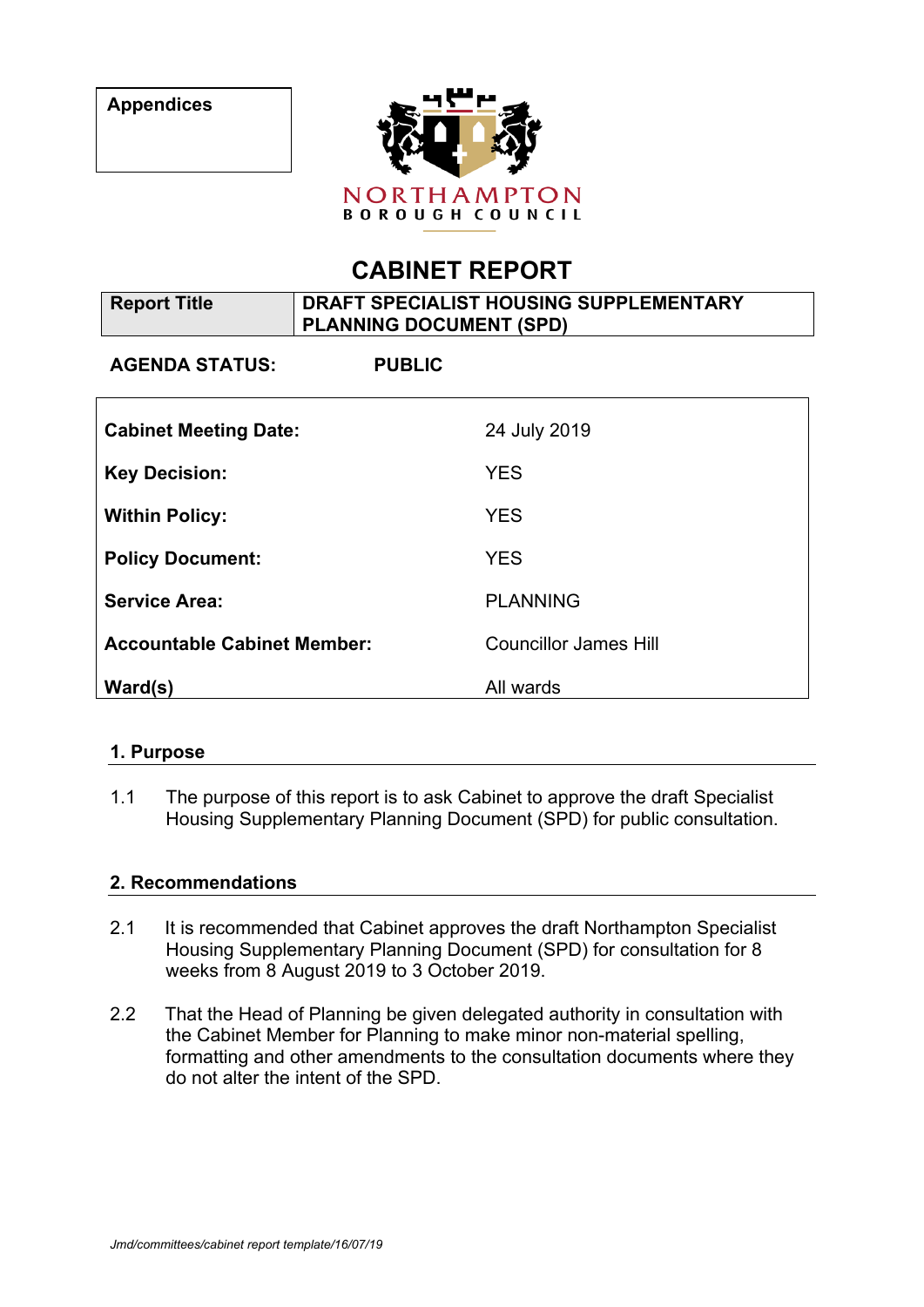#### **3. Issues and Choices**

#### **3.1Report Background**

- 3.1.1 Section 5 of the National Planning Policy Framework (NPPF) sets out one of the key aims of the Government which is to significantly boost the supply of homes and reflect in planning policy the assessed need for those requiring affordable housing, the needs of older people and people with disabilities.
- 3.1.2 The draft submission Northampton Local Plan Part 2 sets out the housing requirements for Northampton to 2029 with policy 13 providing specific guidelines on the type, tenure and mix of housing needed. The policy also supports the delivery of specialist and accessible housing and sets out the necessary requirements for wheelchair user dwellings.
- 3.1.3 The West Northamptonshire Joint Core Strategy (WNJCS), adopted in 2014, also contains policies relating housing. Policy H1 in particular stipulates that new housing across West Northamptonshire will provide for a mix of house types, sizes and tenures to cater for different accommodation needs including the needs of older people and vulnerable groups. The WNJCS also sets out a requirement of 35% affordable housing on developments of 15 or more dwellings.
- 3.1.4 The draft Specialist Housing SPD presents further evidence on the need, justification for and implementation of specialist housing delivery. Once adopted the Specialist Housing SPD would be a material consideration in the determination of planning applications.

## **3.2 Issues**

- 3.2.1 National Planning Practice Guidance (PPG) outlines that providing housing for older people is critical due to the proportion of older people in the population now and forecast into the future. Alongside people with disabilities, the ultimate aim is to allow older people to live in their own homes, independently and for as long as possible.
- 3.2.2 The draft SPD discusses how the various types of specialist housing can fall into either Use Class C2 (includes residential institutions for provision of accommodation and care) or C3 (dwelling house) as defined by the Town and Country Planning (Use Classes) Order 1987 (As Amended) depending on the level of care and communal space available.
- 3.2.3 To understand the required specialist housing need for Northampton, the draft SPD uses data from a variety of sources. These include direct from the Office of National Statistics and data from Northamptonshire County Council's (NCC's) Joint Strategic Needs Assessment (JSNA). Evidence has also been gathered from studies including the West Northamptonshire Housing Market Evidence (2017), Study of Housing and Support Needs of Older People across Northamptonshire (2017) and related data from Sheffield Hallam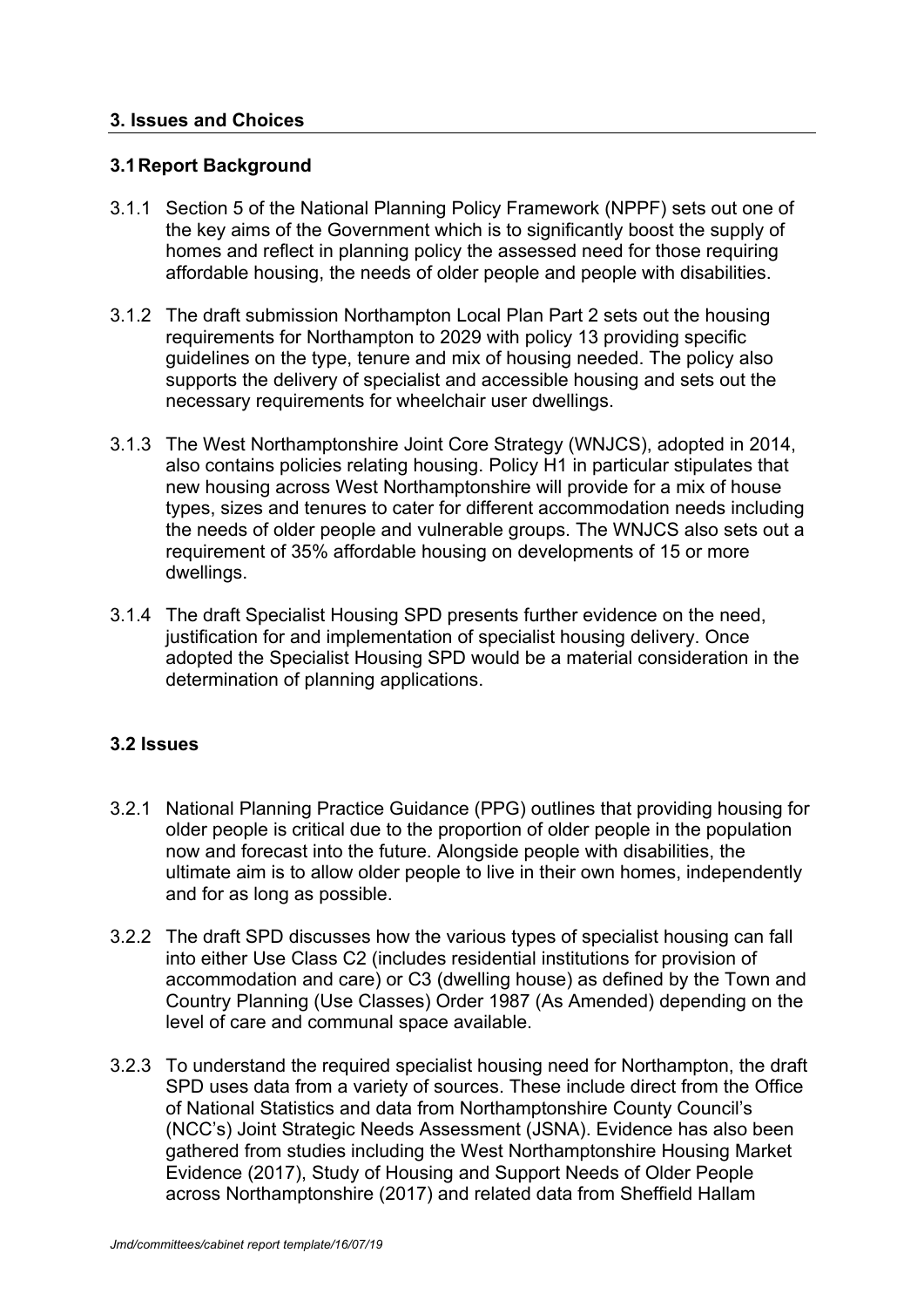University's HOPSR (Housing for Older People Supply Recommendations), POPPI (Projecting Older People Population Information) and PANSI (Projecting Adult Needs and Service Information) models. The SPD also draws on data from Northamptonshire's Transforming Care Partnership Board which utilises data from NCC's Business Intelligence and Performance Improvement Unit.

- 3.2.4 As mentioned above the draft Northampton Local Plan Part 2 contains a specific policy for specialist and accessible housing. Particularly, it stipulates that 4% of all new market and 8% of affordable housing should be constructed to M4(3) wheelchair accessible standards, or their successor. To allow flexibility the policy is also supportive of other specialist and accessible housing.
- 3.2.5 Looking more in depth at evidence the SPD takes the population forecasting into account and then sets out indicative targets for varying types of specialist housing, the expected space standards they should meet and the type of locations where they should be situated. It is intended that the targets for the specialist housing will help guide developers and planners in negotiating specialist housing either as a standalone development or as part of a larger development.

## **3.2Choices (Options)**

## **Option 1: Agree to the recommendation**

- 3.3.1 If Cabinet approves the Draft Specialist Housing Supplementary Planning Document (SPD) the Council will be able to go out to consultation to residents, stakeholders and other interested parties for 8 weeks from 8 August 2019 to 3 October 2019. After this consultation the planning policy team will consider responses and make any necessary changes to the document. The SPD will then be considered at Cabinet for adoption.
- 3.3.2 The benefit of having a Specialist Housing SPD in place is that it provides the principles and justifications for delivering specialist housing for both developers and Northampton Borough Council's Development Management team. The SPD provides all relevant data and requirements for delivery in one place, making the need for specialist housing transparent.

#### **Option 2: Do not agree to the recommendation**

3.3.3 Cabinet could decide not to approve the draft Specialist Housing SPD for consultation. The risk of choosing not to approve the SPD for consultation would be that the Council would not have directed guidance for developers for provision of much needed housing for an ageing population now and into the future.

## **4. Implications (including financial implications)**

## **4.1 Policy**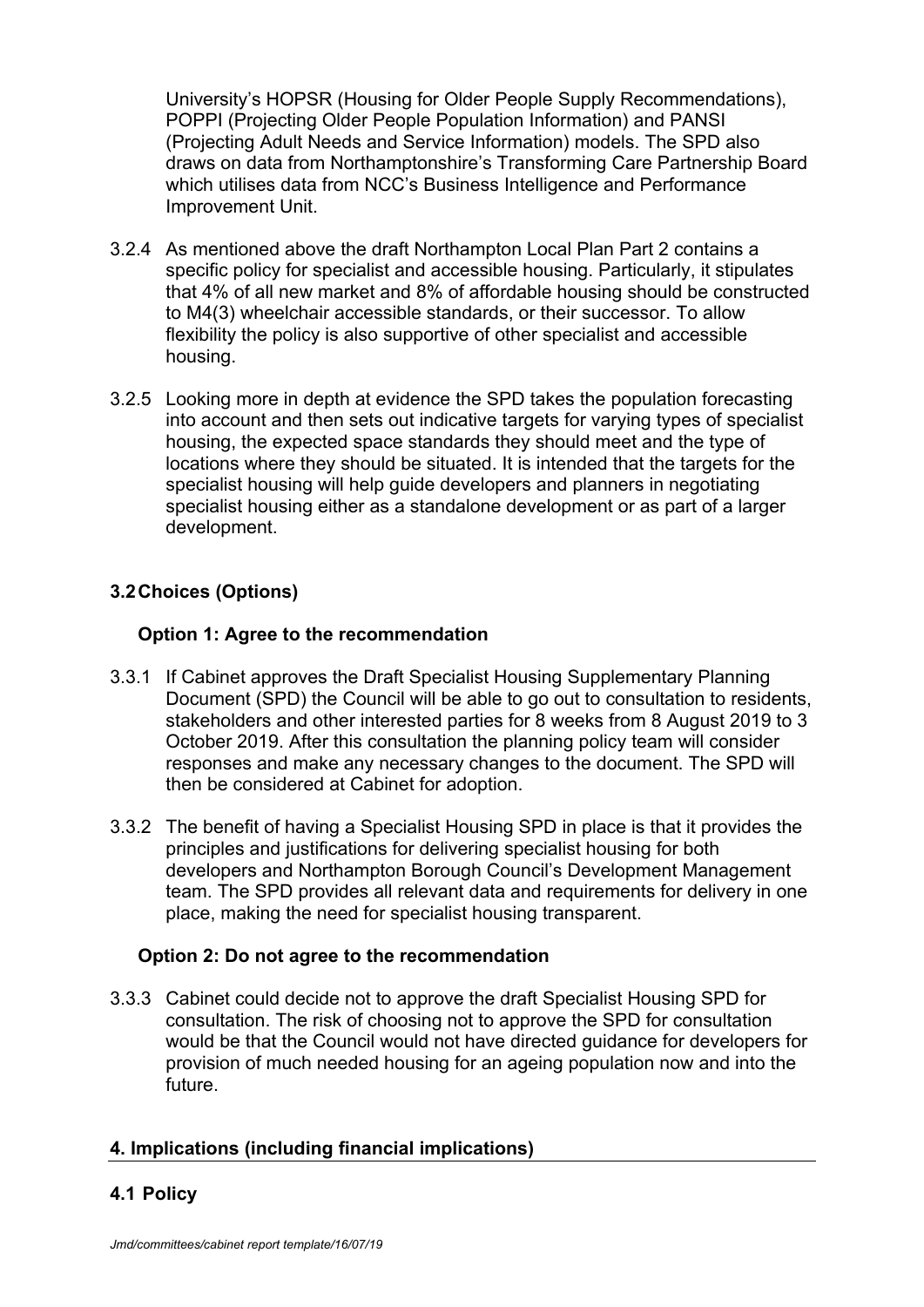4.1.1 The draft Specialist Housing SPD will not introduce any new planning policies and therefore the Local Development Scheme will not need to be altered. The SPD will relate to existing policies H1 (Housing density and mix and type of dwellings) and H2 (Affordable housing) of the West Northamptonshire Joint Core Strategy, and to policy 13 (Type and mix of housing) of the draft Northampton Local Plan Part 2.

## **4.2 Resources and Risk**

4.2.1 Sufficient resources have been incorporated into the budget for 2019/20 to fund the remaining stages of the SPD preparation.

#### **4.3 Legal**

- 4.3.1 Supplementary Planning Documents provide additional guidance on matters covered by Development Plan Documents. They are not part of the statutory Development Plan, unlike Development Plan Documents. However, Supplementary Planning Documents form part of the Local Development Framework, and will be a material consideration in determining planning applications.
- 4.3.2 The Specialist Housing SPD has been prepared in accordance with the provisions set out in the Planning and Compulsory Purchase Act 2004 and the Town and Country Planning (Local Planning) (England) Regulations 2012.

#### **4.4 Equality and Health**

4.4.1 An Equalities Impact Assessment has recently been carried for the draft Northampton Local Plan Part 2 (LPP2). As this SPD is being prepared to provide guidance to those involved in the delivery of specialist housing and does not propose new policies in addition to those included within the draft LPP2, the Equalities Impact Assessment undertaken for the draft LPP2 is also relevant for this SPD. The Equalities Impact Assessment is available at: https://www.northampton.gov.uk/info/200205/planning\_for\_the\_future/1746/

## **4.5 Consultees (Internal and External)**

4.5.1 To date a draft of the Specialist Housing SPD has been shared with internal, technical officer colleagues and comments made have been considered in the draft Specialist Housing SPD.

#### **4.6How the Proposals deliver Priority Outcomes**

4.6.1 The Specialist Housing SPD will provide guidance to those involved in the delivery of specialist housing. Northampton's Corporate Plan 2018-20 includes strategic priorities which seek to build stronger and more resilient communities, and support vulnerable people to achieve their full potential. Therefore delivering the right homes in the right locations is essential to meet the housing needs of Northampton's residents.